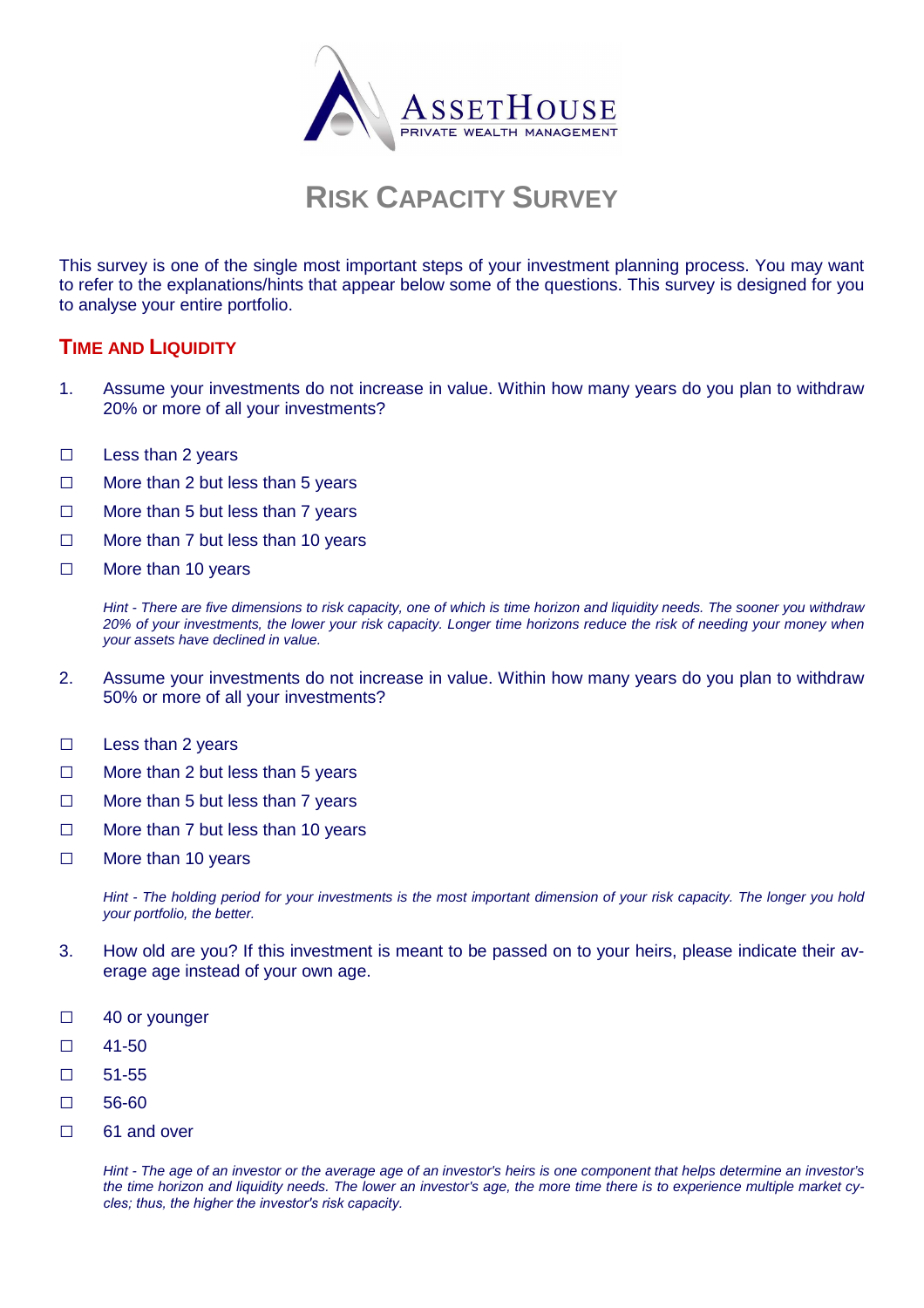- 4. In addition to your long-term investments, approximately how many months of your current expenses do you have set aside in cash or money market funds for unexpected needs?
- □ 6 months
- □ 5 months
- □ 4 months
- □ 3 months
- □ None

Hint - If you have six months of your monthly expenses set aside in cash or money market funds, it is less likely that you will need to withdraw funds from your portfolio. This increases your risk capacity because it will be less likely that you will need to withdraw funds while your investments are in a down cycle.

- 5. Within how many years will you start withdrawing funds from your investments for the education of your children?
- □ Less than 2 years
- □ More than 2 but less than 5 years
- □ More than 5 but less than 7 years
- □ More than 7 but less than 10 years
- □ More than 10 years or not at all

Hint - If your education expense requirements are less than 10% of your total investable assets, or you plan to pay them out of current cash flow, or you have no education expenses in the future, choose "more than 10 years or not at all."

### **NET WORTH**

- 6. What is the estimated value of your assets minus your liabilities? In other words, calculate what you own minus what you owe. This includes the capital invested in your home, your discretionary and retirement investments, the value of rental properties, business ownerships and share options less any loans, mortgage bonds, etc.
- □ Less than \$100,000
- □ \$100,001 to \$250,000
- □ \$250,001 to \$500,000
- □ \$500,001 to \$1,000,000
- □ \$1,000,001 or more

Hint - The higher your overall net worth, the more capacity you have to withstand a market decline.

- 7. What is the current value of your medium to long-term investment assets only, including your regular savings accounts, equity, bond and hedge funds/accounts, retirement savings with your employer/ self, and your property investments (exclude your primary residence)?
- □ Less than \$100,000
- □ \$100,001 to \$250,000
- □ \$250,001 to \$500,000
- □ \$500,001 to \$1,000,000
- □ \$1,000,001 or more

Hint - The more assets you have, the more capacity you have to withstand a market decline.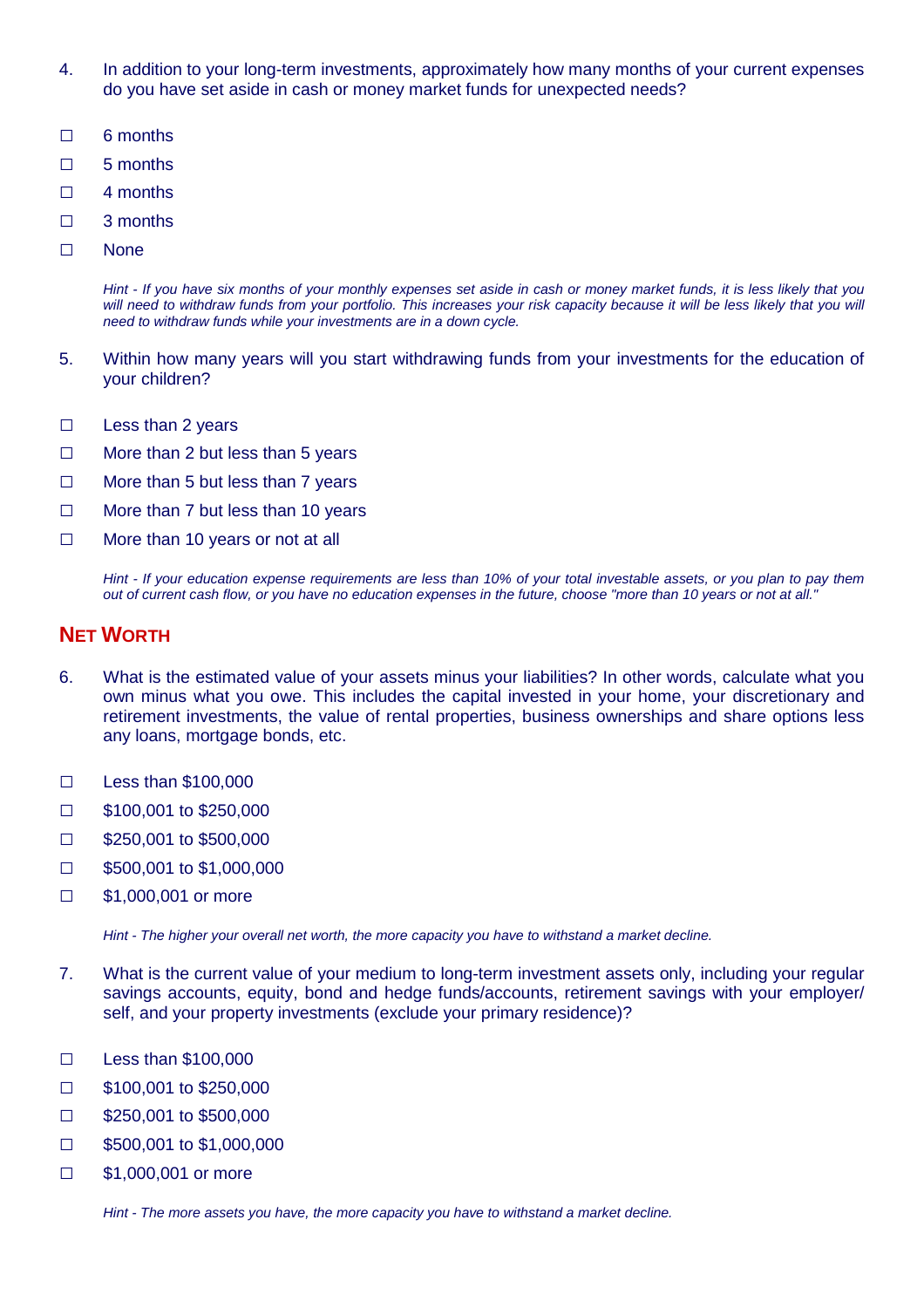- 8. What is the estimated value (present value) of any potential future inheritance, donation, gift, etc. that you may one day benefit from?
- □ Less than \$100,000
- □ \$100,001 to \$250,000
- □ \$250,001 to \$500,000
- □ \$500,001 to \$1,000,000
- □ \$1,000,001 or more

Hint - Each individual's personal circumstances are unique. Risk profiles and investment objectives must be dynamic and account for the ongoing changes to an investor's lifestyle.

#### **INVESTMENT KNOWLEDGE**

- 9. What is your level of education?
- □ High school
- □ College/technical diploma
- □ University degree
- □ Honour's degree
- □ Doctorate or professional degree (CFA, CA, MBA, etc.)

Hint - The purpose of this question is to determine your knowledge of statistics and probability analysis. Usually, the higher the level of your education, the more exposure you have to these important concepts. An understanding of statistics is particularly important in areas of risk management. Investing pertains primarily to risk management.

- 10. Which 3 risk factors best explain 90% of the variability of stock market returns:
- □ Market risk, company size risk (market capitalisation), and value risk (NAV)
- □ Interest rate risk, currency risk, and central bank policy
- □ Company growth rate, earnings per share, and analyst reports
- $\Box$  Industry risk, five-year sales growth rate, and five-year earnings growth rate
- □ CEO's life expectancy, brand recognition, and research ratings

Hint - Companies whose share prices are closest to their net asset values have had the highest historical returns. Small company shares have outperformed large company shares and equities in general have outperformed bonds over the long -term. There are long-term historical risk premiums associated with each factor.

- 11. How many years have you been investing in the stock market?
- □ None
- □ Less than 1 year
- □ More than 1 but less than 5 years
- □ More than 5 but less than 10 years
- □ 10 years or more

Hint - The longer you have been invested in the stock market, the more market cycles you have experienced, leading to a more thorough understanding of investing.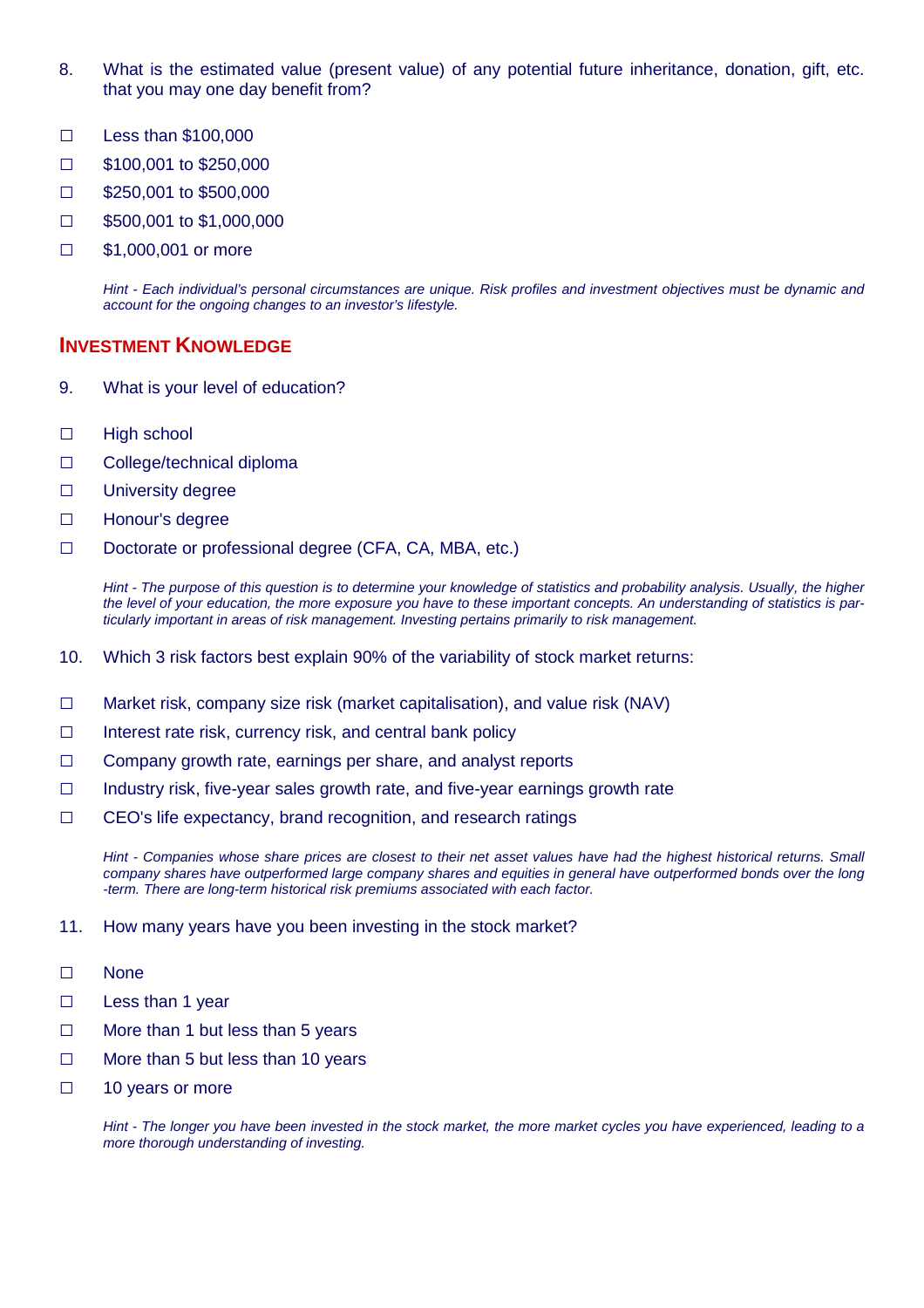- 12. In a recent study of 147 large investment funds, researchers studied the contribution of stock picking, market timing, and asset allocation to long-term returns. What percentage of returns was the result of asset allocation, as measured by a portfolio of index funds?
- □ More than 90%
- □ 70%
- □ 50%
- □ 30%
- □ Less than 5%

Hint - Relative to the proper index fund benchmark, the expected return from most active fund managers is negative. Therefore, nearly all returns are the result of asset allocation. Stock picking and market timing provide little value as investment strategies.

- 13. When 1,000 investors were given a test of 20 basic questions regarding investing, the average percent of correct answers was:
- □ 94%
- □ 82%
- □ 63%
- □ 51%
- □ 39%

Hint - The Vanguard/Money Magazine Investor Literacy Test was administered in 2000 and 2002. The test's results indicated that the average investor lacks even a rudimentary knowledge about investing. This is the primary cause of their poor returns compared to the market averages.

- 14. Price Waterhouse Coopers, a major international accounting firm, performed an analysis of the first 25 years of index tracker funds. They determined that the main reason investors did not invest in index funds was:
- □ The emotional drive, desire, or need to beat a market index
- □ The high fees of index funds
- □ The poor performance of index funds
- □ The limited selection of index funds
- $\Box$  The high taxes generated by index funds

Hint - Investors are driven to win. In a random and efficient market, beating a market index is a matter of luck, not skill.

- 15. Over the past 10 years (2002 to 2011), what was the annualised rate of return and annualised risk (standard deviation) of the MSCI World Equity index (in USD terms)?
- □ 2.3% annualised return and 4% standard deviation (this means that the return was 2.3%, plus or minus 4%, 68% of the time).
- □ 4.4% annualised return and 8.1% standard deviation
- □ 4.8% annualised return and 14.6% standard deviation
- □ 7.9% annualised return and 14.2% standard deviation
- □ 2.0% annualised return and 16.9% standard deviation

Hint - Knowledge of long-term risk and return data is essential to efficient portfolio construction. Risk data is unknown to virtually all investors, yet it is required information for portfolio construction.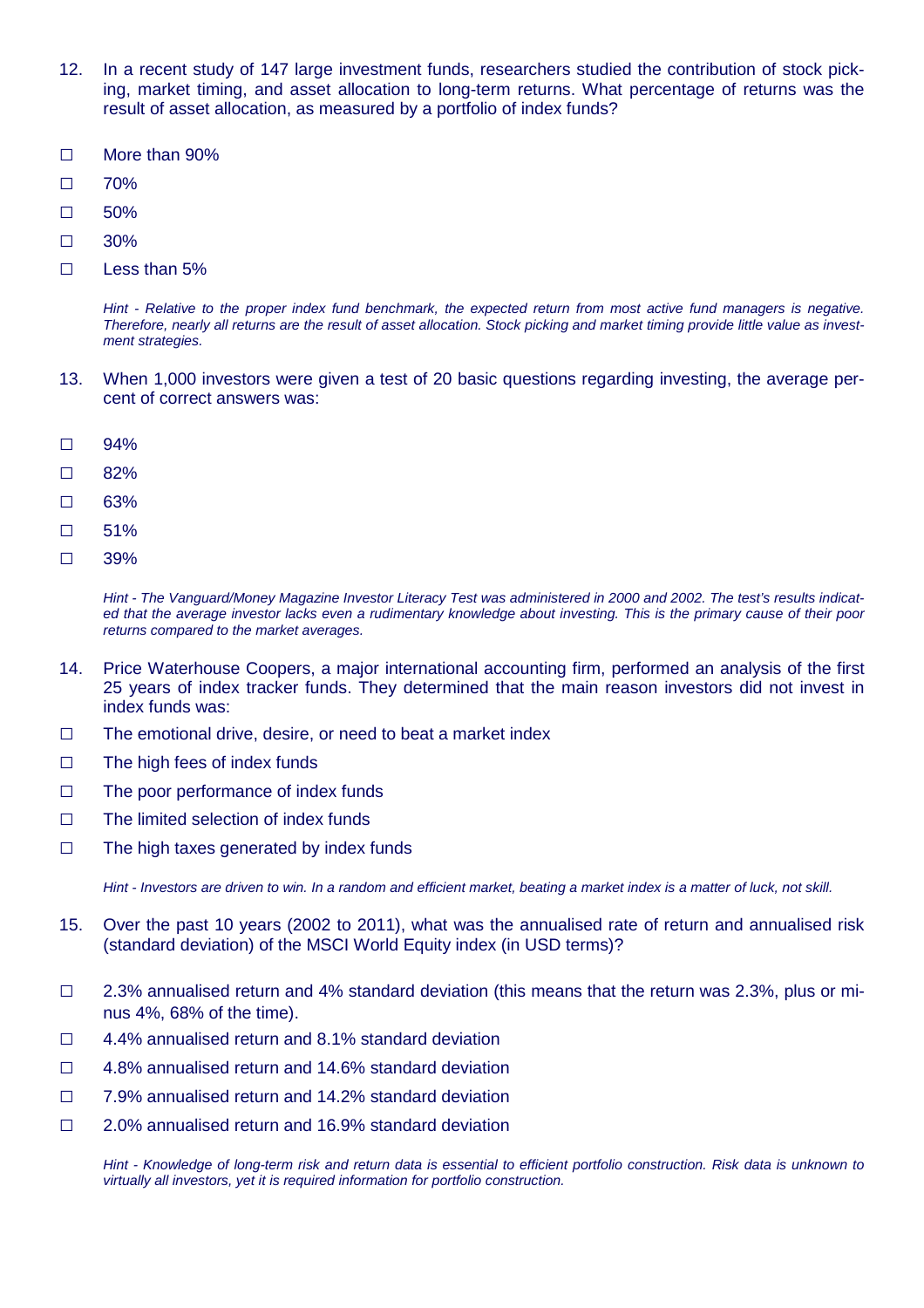# **SAVINGS AND LIQUIDITY**

- 16. Estimate your annual living expenses and divide them by your available investable assets and retirement savings. What percentage do you get?
- □ Less than 5%
- □ More than 5% but less than 12%
- □ More than 12% but less than 18%
- □ More than 18% but less than 25%
- □ 25% or more

Hint - The point of this question is to determine the rate of return on your investments needed to maintain your current standard of living in your retirement. If it is below 12%, you are in pretty good shape to take on more risk exposure. If it is more than 12%, your capacity for risk is reduced and may require a reduction in your expenses.

- 17. What is your annual income from your employment or business interests after the deduction of taxes (exclude income from savings and investments)?
- □ Less than \$50,000
- □ \$50,000 to \$99,999
- □ \$100,000 to \$199,999
- □ \$200,000 to \$499,999
- □ \$500,000 or more

Hint - The higher your after-tax income, the higher capacity you have to withstand the risk of an extended market correction. Depending on your spending levels, the probability of needing to withdraw from your long-term investments before retirement will be influenced by your after-tax income.

- 18. What is an after-tax estimate of your recent annual income from your savings and investments, including capital gains, interest income, dividends, and property rentals?
- □ Less than \$50,000
- □ \$50,000 to \$99,999
- □ \$100,000 to \$199,999
- □ \$200,000 to \$499,999
- □ \$500,000 or more

Hint - When investment income is lower, the probability increases that you will need to withdraw funds from long-term investments, thereby lowering your risk capacity.

- 19. I expect my employment and/or business income to increase at or above the rate of inflation, which has averaged 6.0% over the last 10 years.
- □ Strongly agree
- □ Agree
- □ Somewhat agree
- □ Disagree
- □ Strongly disagree

Hint - This question pertains to your income and savings level, one factor that determines your risk capacity.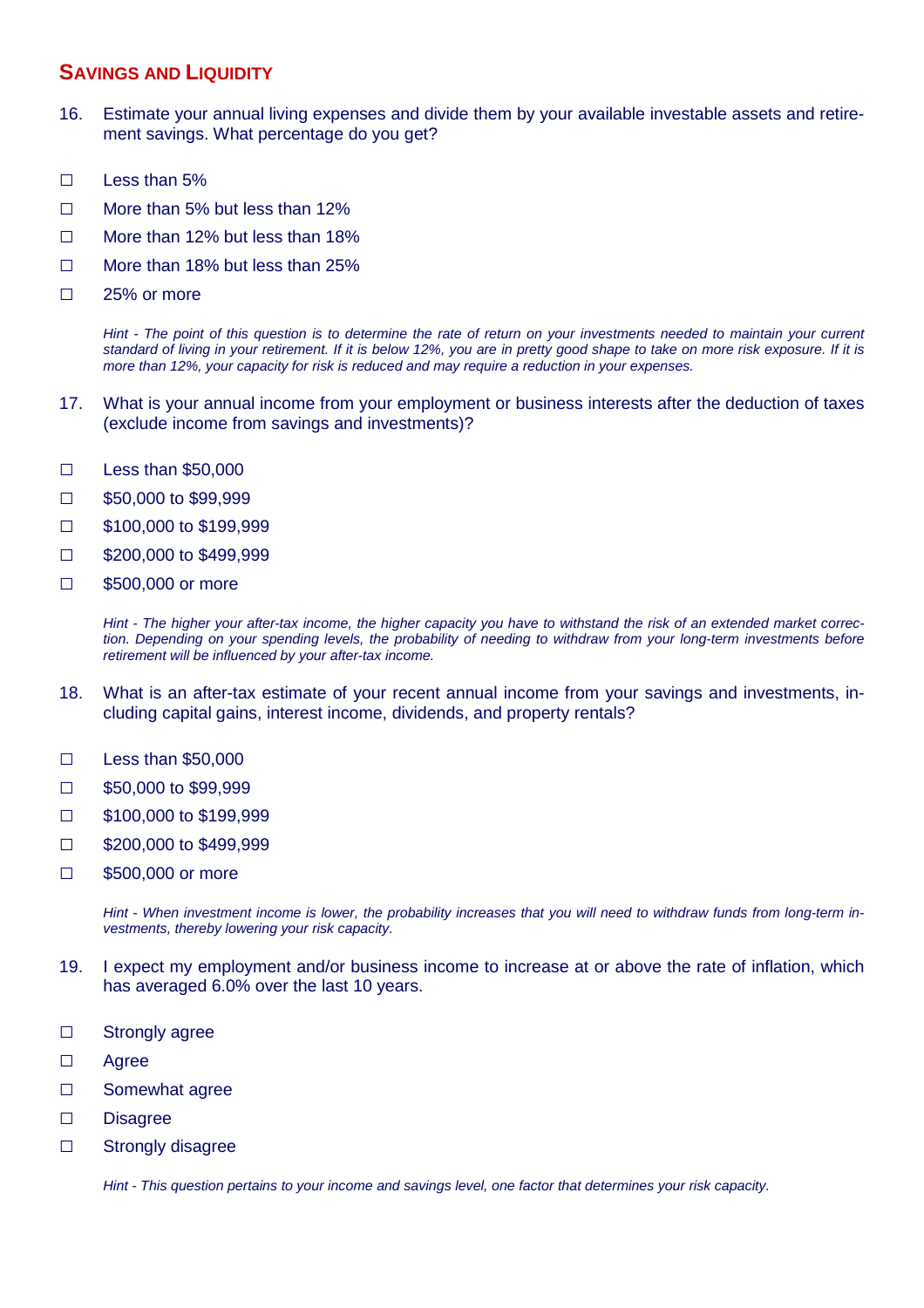- 20. More or less, by how much have your long-term investments grown over the past two years? This should include withdrawals, additions, income, and capital gains.
- □ Not at all; my investments have declined
- □ Up to \$50,000.
- □ More than \$50,001, up to \$100,000
- □ More than \$100,001, up to \$300,000
- □ More than \$300,001

Hint - This question refers to your personal annual net profit and reflects how much you are saving each year. The more your investments grow each year, the higher your capacity to accept risk.

# **ATTITUDE TOWARDS RISK**

- 21. What is the worst twelve-month unrealised percentage loss you would tolerate for your long-term investments, beyond which you would sell some or all of your investment?
- □ -33%
- □ -26%
- □ -18%
- $\Box$  -9.50%
- □ Zero; any loss is unacceptable to me

Hint - Risk is defined as the possibility of loss. Higher expected returns require higher expected risk. Therefore, higher expected returns require periods of higher expected unrealised losses.

- 22. In October 1987, stocks fell by over 20% in one day. If you owned a risky investment that fell by 20% over a very short period, what would you do?
- □ Sell all the remaining investment
- □ Sell 75% of the remaining investment
- □ Sell 50% of the remaining investment
- □ Sell 25% of the remaining investment
- □ Hold on to the investment

Hint - Having to sell your investments prior to a need for cash indicates that your risk exposure exceeds your risk capacity.

- 23. During time periods of market declines, I prefer to sell off my riskier assets and put the money into safer assets.
- □ Strongly agree
- □ Agree
- □ Somewhat agree
- □ Disagree
- □ Strongly disagree

Hint - The selling of all or portions of your portfolio in a market decline indicates that your risk exposure is too high for your risk capacity.